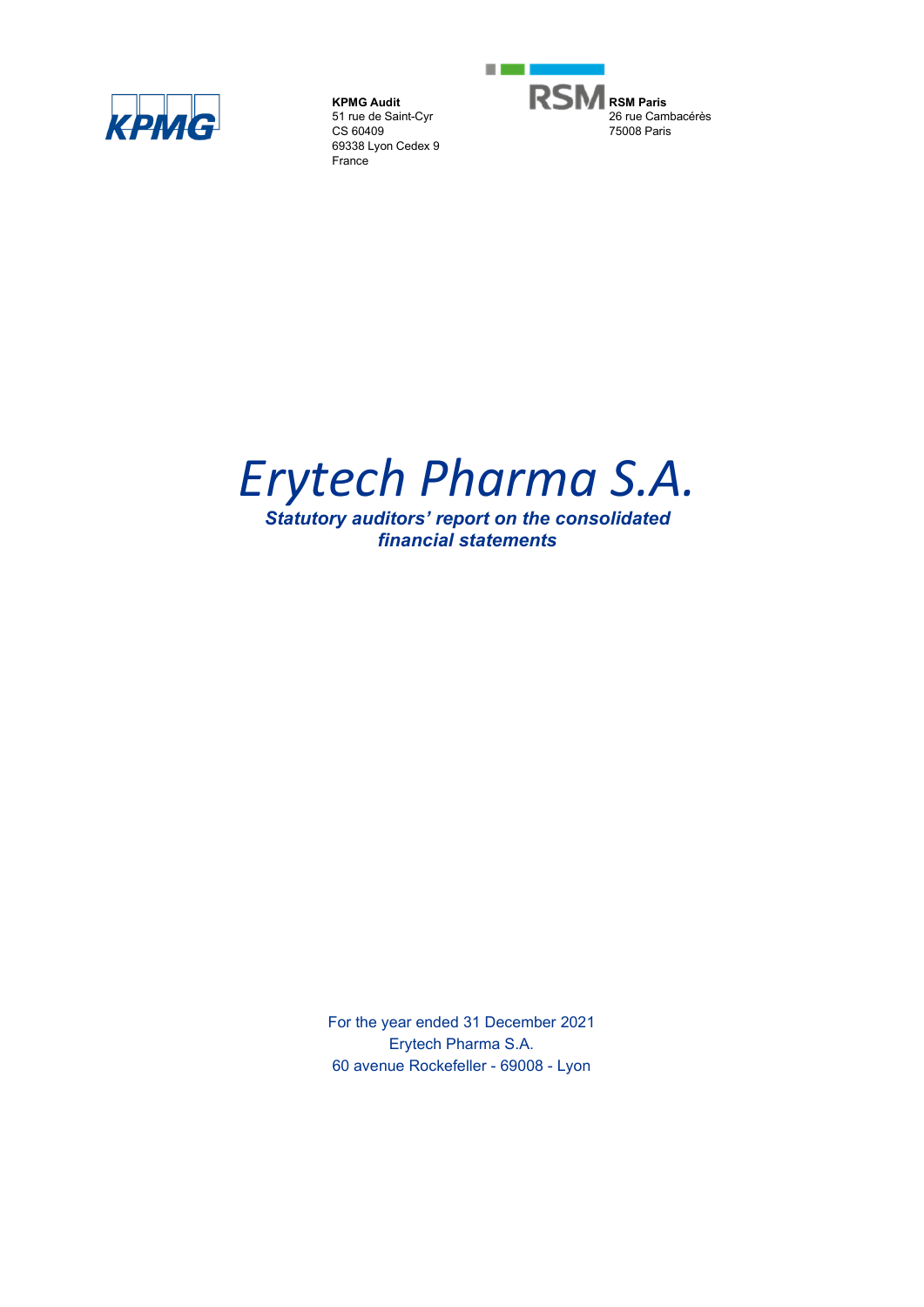

**KPMG Audit** 51 rue de Saint-Cyr CS 60409 69338 Lyon Cedex 9 France



*This is a translation into English of the statutory auditors' report on the financial statements of the Company issued in French and it is provided solely for the convenience of English speaking users. This statutory auditors' report includes information required by European regulation and French law, such*  as information about the appointment of the statutory auditors or verification of the management report and *other documents provided to shareholders.*

*This report should be read in conjunction with, and construed in accordance with, French law and professional auditing standards applicable in France.*

# **Erytech Pharma S.A.**

Registered office: 60 avenue Rockefeller - 69008 - Lyon Share capital: €.3.101.855,30

## **Statutory auditors' report on the consolidated financial statements**

For the year ended 31 December 2021

To the shareholders of Erytech Pharma S.A.

#### **Opinion**

In compliance with the engagement entrusted to us by your annual general meeting, we have audited the accompanying consolidated financial statements of Erytech Pharma S.A. for the year ended 31 December 2021.

In our opinion, the consolidated financial statements give a true and fair view of the assets and liabilities and of the financial position of the Group as at 31 December 2021 and of the results of its operations for the year then ended in accordance with International Financial Reporting Standards as adopted by the European Union.

The audit opinion expressed above is consistent with our report to the Audit Committee.

## **Basis for Opinion**

## *Audit Framework*

We conducted our audit in accordance with professional standards applicable in France. We believe that the audit evidence we have obtained is sufficient and appropriate to provide a basis for our opinion.

Our responsibilities under those standards are further described in the *Statutory Auditors' Responsibilities for the Audit of the Consolidated Financial Statements* section of our report.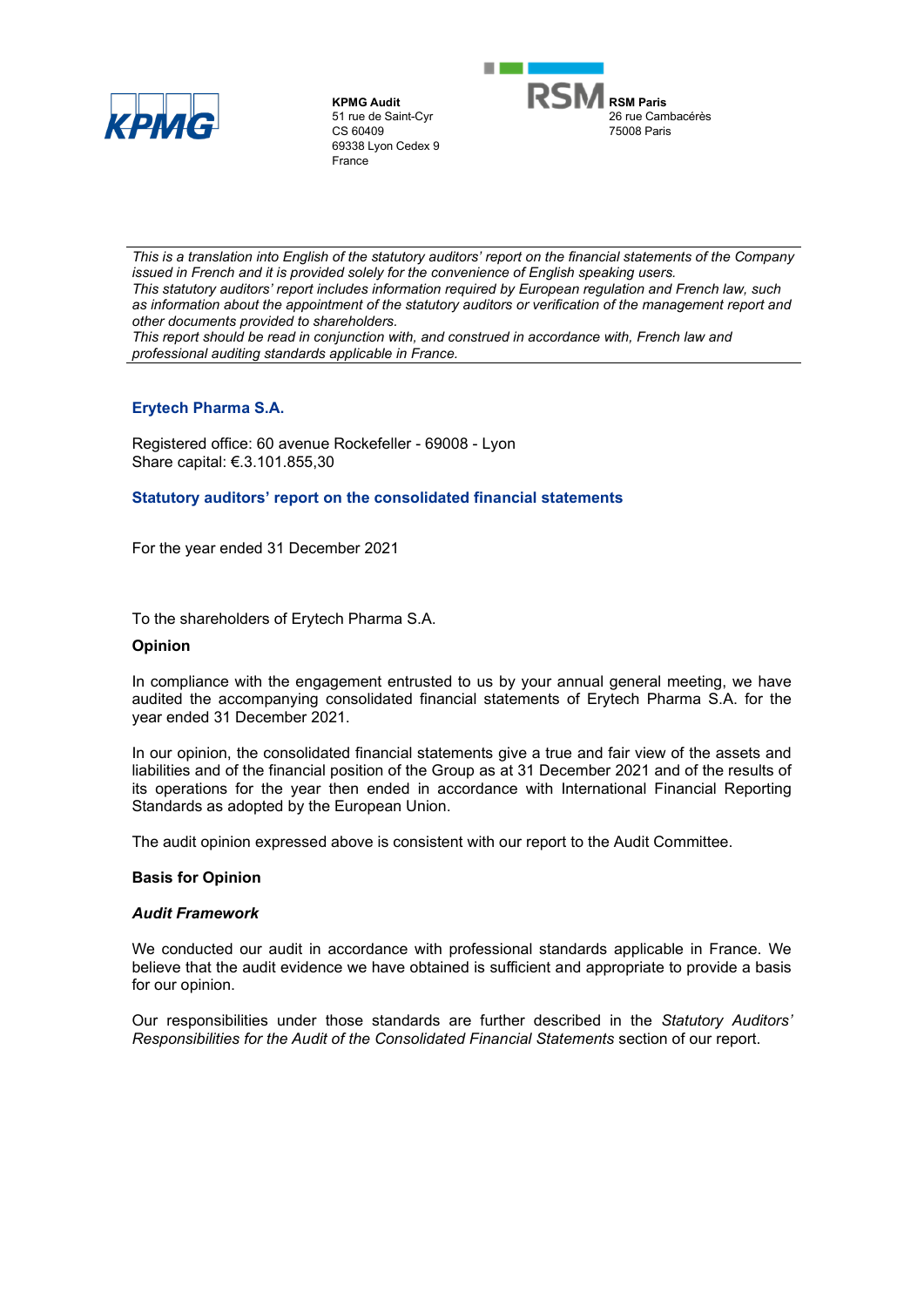



*Erytech Pharma S.A. Statutory auditors' report on the consolidated financial statements 27 April 2022*

#### *Independence*

We conducted our audit engagement in compliance with independence requirements of the French Commercial Code (code de commerce) and the French Code of Ethics (code de déontologie) for statutory auditors for the period from 1st January 2021 to the date of our report and specifically we did not provide any prohibited non-audit services referred to in Article 5(1) of Regulation (EU) No 537/2014.

#### **Justification of Assessments - Key Audit Matters**

Due to the global crisis related to the Covid-19 pandemic, the financial statements of this period have been prepared and audited under specific conditions. Indeed, this crisis and the exceptional measures taken in the context of the state of sanitary emergency have had numerous consequences for companies, particularly on their operations and their financing, and have led to greater uncertainties on their future prospects. Those measures, such as travel restrictions and remote working, have also had an impact on the companies' internal organization and the performance of the audits.

It is in this complex and evolving context that, in accordance with the requirements of Articles L.823-9 and R.823-7 of the French Commercial Code (code de commerce) relating to the justification of our assessments, we inform you of the key audit matters relating to risks of material misstatement that, in our professional judgment, were of most significance in our audit of the consolidated financial statements of the current period, as well as how we addressed those risks.

These matters were addressed in the context of our audit of the consolidated financial statements as a whole, and in forming our opinion thereon, and we do not provide a separate opinion on specific items of the consolidated financial statements.

#### **Going concern**

*Note 2.1 "Basis of preparation" and Note 6 "Management of financial risks" to the consolidated financial statements* 

#### *Key audit matter*

As described in Note 2.1 "Basis of preparation" and Note 6 "Management of financial risks" to the consolidated financial statements, the Company believes it will be able to fund its operations beyond the next 12 months after the closing date.

When preparing the accounts, the Company assessed the underlying assumptions of going concern, considering:

- Cash and cash equivalents held by the Company amounting to 33.7 million euros as of 31 December 2021. They are composed of cash and term deposits readily available without penalty;
- The collection by Erytech Pharma Inc. of the selling price of the U.S. manufacturing facility located in Princeton in April 2022 for a gross amount of 44.5 million of dollars;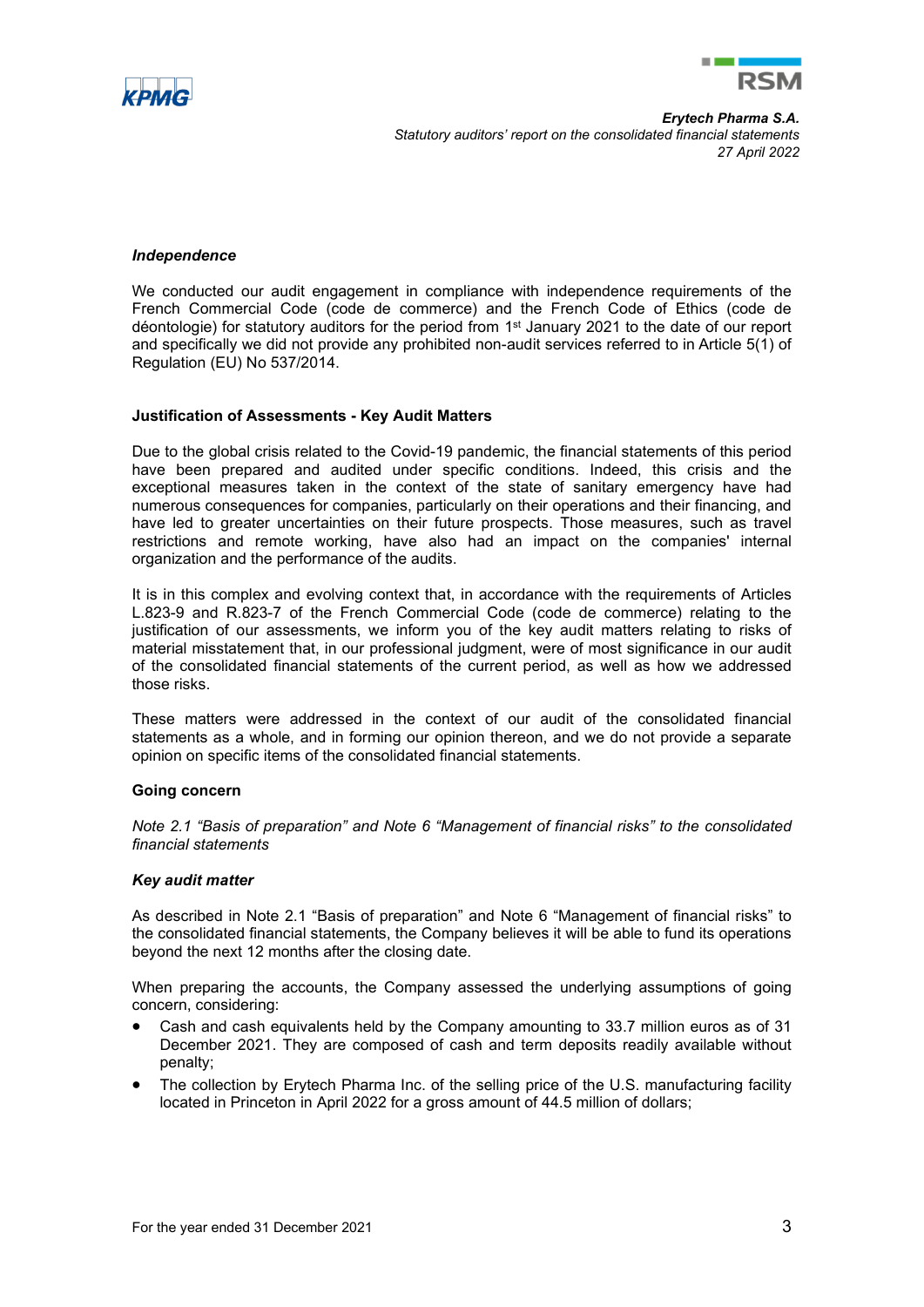



The cash consumption forecast for the next 12 months after the closing date.

We identified the assessment of the Company's ability to continue as a going concern as a key audit matter because the assessment of going concern is dependent upon certain management assumptions and judgments and a major event which occurred after the year end.

## *How the matter was addressed in our audit*

We obtained and assessed the relevance of the analysis performed by management on the Company's ability to continue as a going concern during the 12 months after the closing date.

- We obtained the contractual documentation relating to the sale of the Princeton manufacturing facility dated 22 April 2022;
- We obtained audit documentation supporting the collection of the selling price pertaining to this sale;
- We gained an understanding of the process implemented to prepare the cash flow forecasts and estimated expenditures and assessed the consistency of key assumptions used by management in the cash flow forecast with our understanding of the Company's business and management's intent;
- We assessed the appropriateness of the related disclosures in the financial statements;
- We enquired of management whether there are circumstances or events which occurred since 31 December 2021, that might put into question the going concern assessment.

## **Estimate related to the accrual for hospital costs incurred in connection with the clinical trials**

*Note 2.5 "Use of estimates and judgments" and Note 4.11 "Trade payables and other current liabilities" to the consolidated financial statements* 

## *Key audit matter*

As described in Note 2.5 "Use of estimates and judgments" and Note 4.11 "Trade payables and other current liabilities" to the consolidated financial statements, judgment is required from management when estimating the accrual for hospital costs incurred in connection with the clinical trials sponsored by the Company. This accrual amounts to 9.3 million euros as of 31 December 2021.

Considering the material amount of the accrual for hospital costs and the level of judgement required, we consider this estimate is a key audit matter.

#### *How the matter was addressed in our audit*

• We gained an understanding of the process for estimating the accrual for hospital costs incurred in connection with the clinical trials;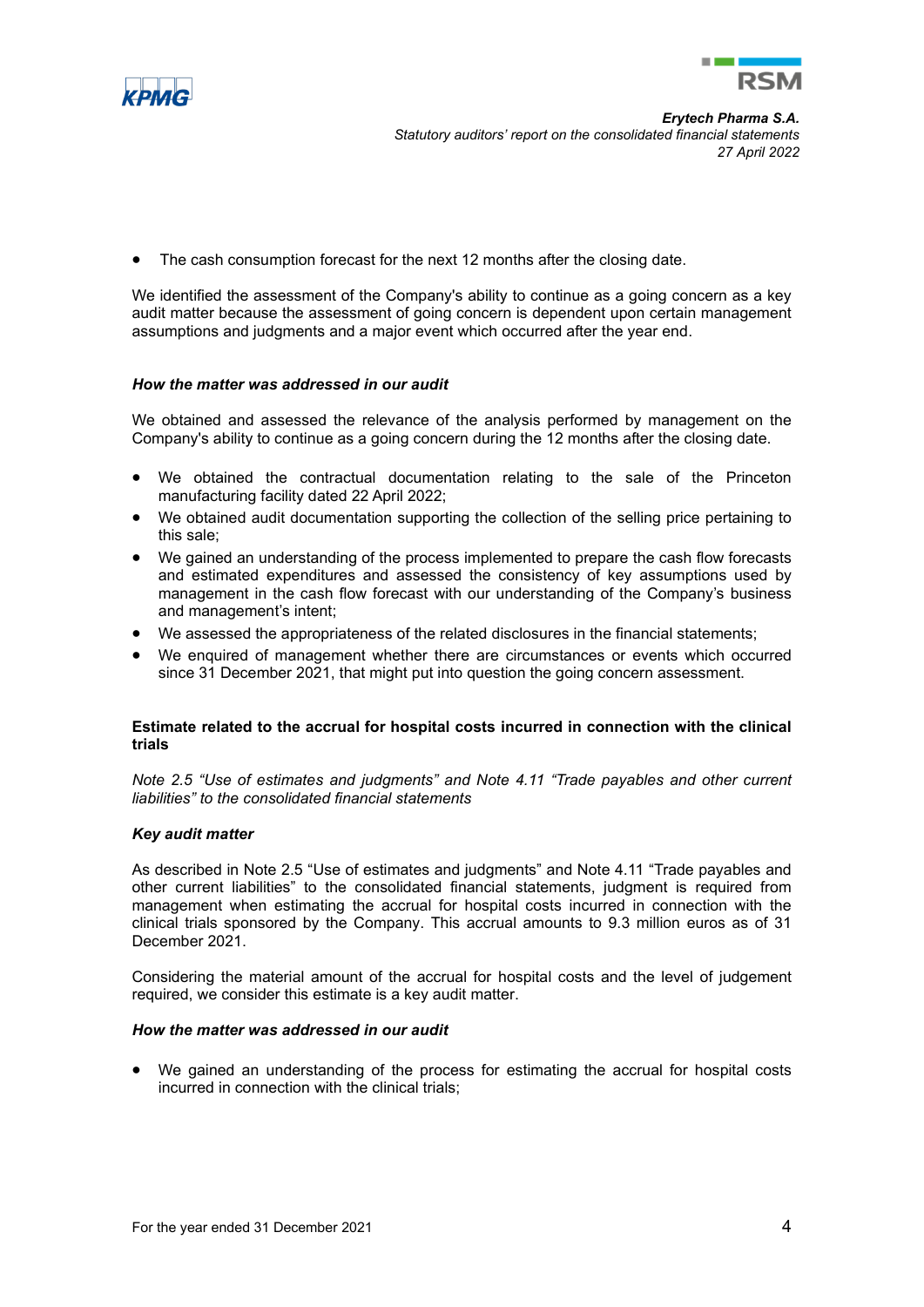



- We assessed the relevance of the model and the key assumptions used by management, in particular considering the nature of costs incurred in ongoing clinical trials, and their consistency with the clinical protocol of the trials;
- We corroborated data used by the company for the number of active sites, the number of randomized patients and the variable cost per patient with available data in the clinical department of the company and with the contracts signed with active sites;
- We performed a retrospective review of the assumptions used by management, using available data in the clinical department of the company;
- We verified the accuracy of the calculation performed to estimate the total amount of hospital costs incurred and the amount of the related accrual.

# **Specific Verifications**

We have also performed, in accordance with professional standards applicable in France, the specific verifications required by laws and regulations of the Group's information given in the management report of the Board of Directors*.*

We have no matters to report as to its fair presentation and its consistency with the consolidated financial statements.

# **Report on Other Legal and Regulatory Requirements**

## *Format of presentation of the financial statements intended to be included in the Annual Financial Report*

We have also verified, in accordance with the professional standard applicable in France pertaining to the procedures performed by the statutory auditor relating to the annual and consolidated financial statements presented in accordance with the European single electronic format, that the presentation of the consolidated financial statements intended to be included in the annual financial report mentioned in Article L.451-1-2, I of the French Monetary and Financial Code (code monétaire et financier), prepared under the responsibility of the Chief Executive Officer, complies with the single electronic format defined in the European Delegated Regulation No 2019/815 of 17 December 2018.

Based on the work we have performed, we conclude that the presentation of the consolidated financial statements intended to be included in the annual financial report complies, in all material respects, with the European single electronic format.

We have no responsibility to verify that the consolidated financial statements that will ultimately be included by your company in the annual financial report filed with the AMF are in agreement with those on which we have performed our work.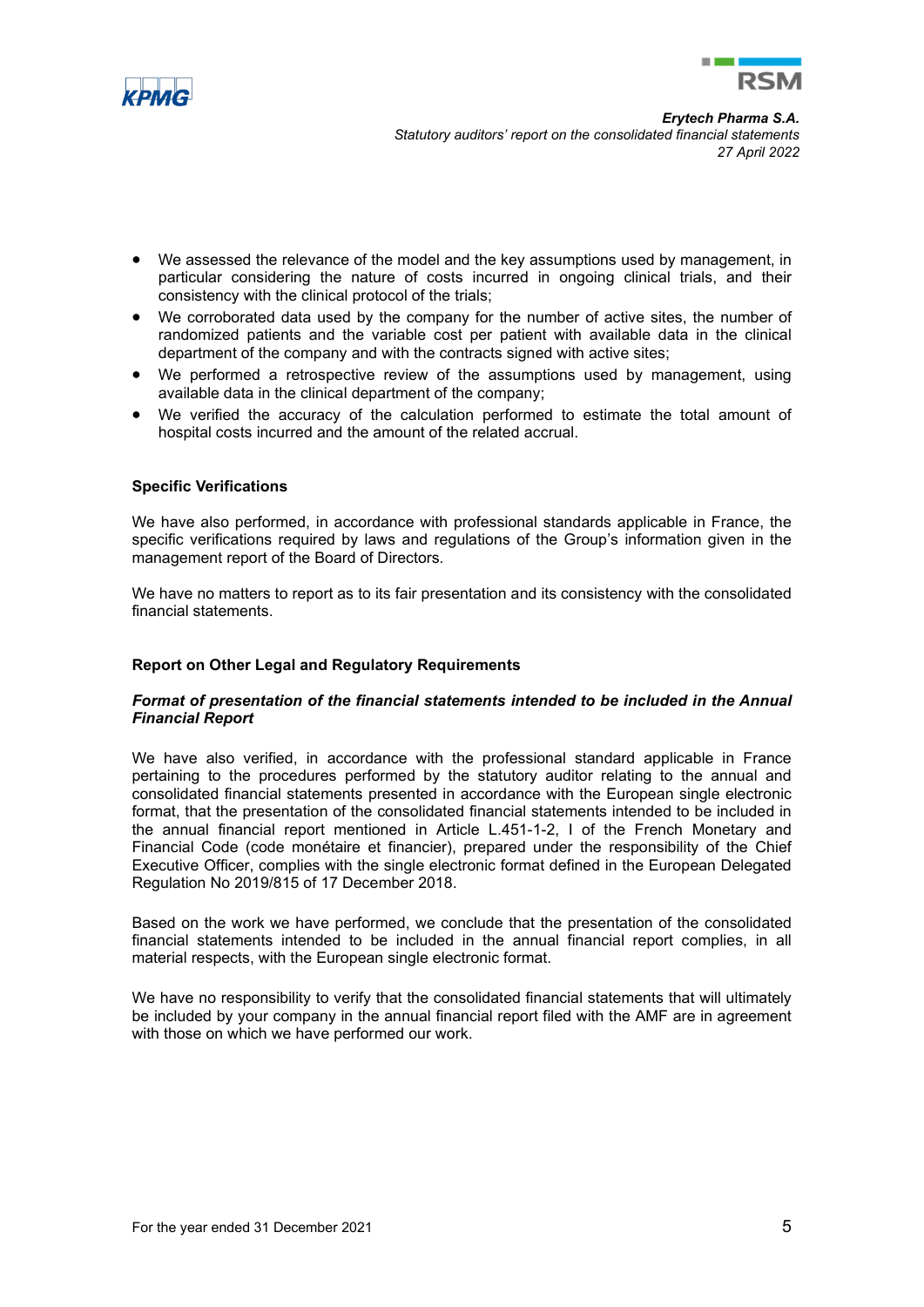



*Erytech Pharma S.A. Statutory auditors' report on the consolidated financial statements 27 April 2022*

## *Appointment of the Statutory Auditors*

We were appointed as statutory auditors of Erytech Pharma S.A. by the annual general meeting held on 24 June 2016 for KPMG S.A. and on 21 June 2019 for RSM Paris.

As at 31 December 2021, KPMG S.A. and RSM Paris were in the 6th year and 3rd year of total uninterrupted engagement, which are the 6th year and 3rd year since securities of the Company were admitted to trading on a regulated market, respectively.

Furthermore, KPMG Audit Rhône-Alpes-Auvergne, member of the KPMG network, was previously statutory auditor of the entity from 2010 to 2015, and KPMG S.A. was previously statutory auditor of the entity from 2004 to 2010. RSM Rhône-Alpes, member of the RSM network, was previously statutory auditor of the entity from 2014 to 2018.

## **Responsibilities of Management and Those Charged with Governance for the Consolidated Financial Statements**

Management is responsible for the preparation and fair presentation of the consolidated financial statements in accordance with International Financial Reporting Standards as adopted by the European Union and for such internal control as management determines is necessary to enable the preparation of consolidated financial statements that are free from material misstatement, whether due to fraud or error.

In preparing the consolidated financial statements, management is responsible for assessing the Company's ability to continue as a going concern, disclosing, as applicable, matters related to going concern and using the going concern basis of accounting unless it is expected to liquidate the Company or to cease operations.

The Audit Committee is responsible for monitoring the financial reporting process and the effectiveness of internal control and risks management systems and where applicable, its internal audit, regarding the accounting and financial reporting procedures.

The consolidated financial statements were approved by the Board of Directors.

# **Statutory Auditors' Responsibilities for the Audit of the Consolidated Financial Statements**

## *Objectives and audit approach*

Our role is to issue a report on the consolidated financial statements. Our objective is to obtain reasonable assurance about whether the consolidated financial statements as a whole are free from material misstatement. Reasonable assurance is a high level of assurance, but is not a guarantee that an audit conducted in accordance with professional standards will always detect a material misstatement when it exists. Misstatements can arise from fraud or error and are considered material if, individually or in the aggregate, they could reasonably be expected to influence the economic decisions of users taken on the basis of these consolidated financial statements.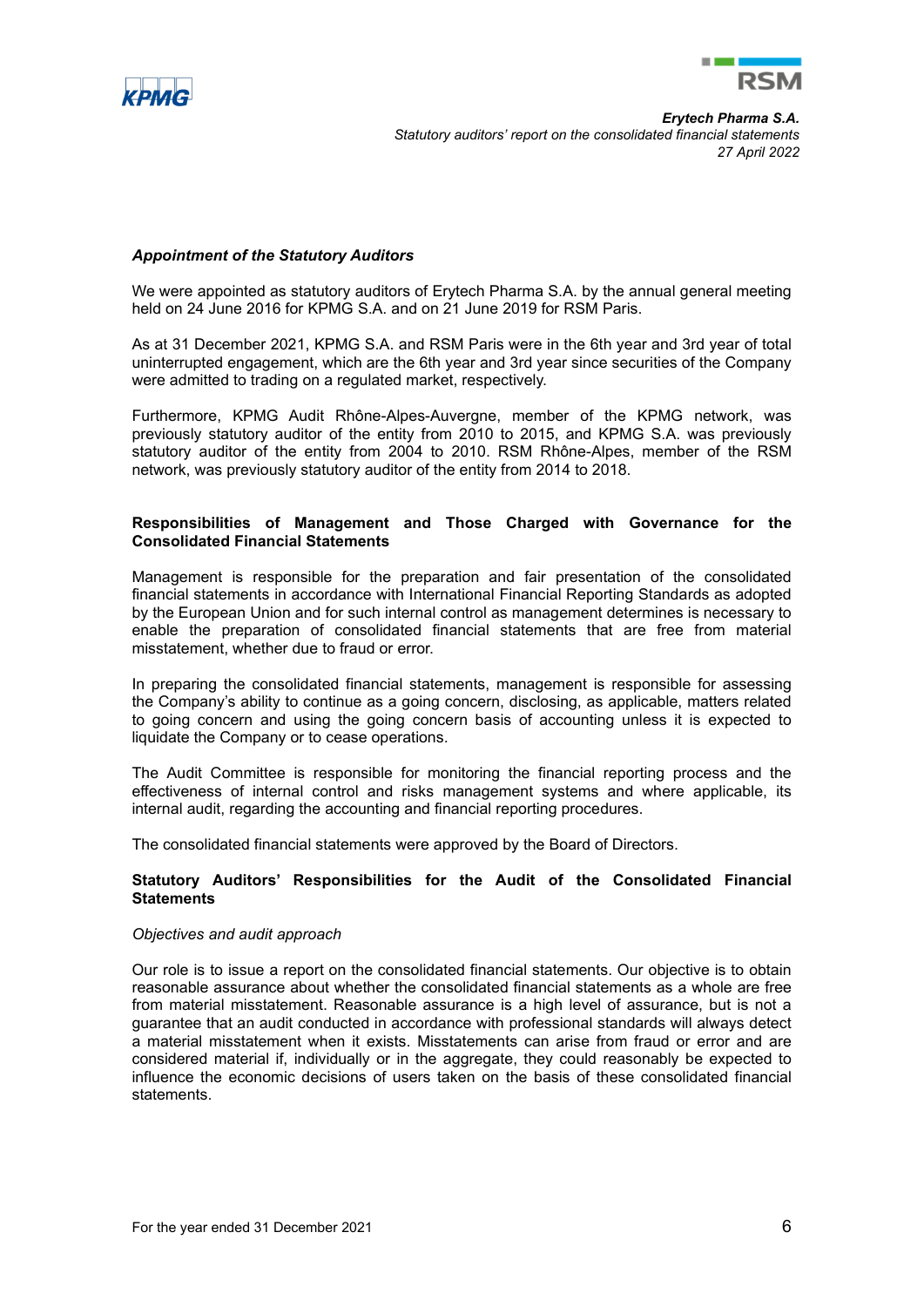



As specified in Article L.823-10-1 of the French Commercial Code (code de commerce), our statutory audit does not include assurance on the viability of the Company or the quality of management of the affairs of the Company.

As part of an audit conducted in accordance with professional standards applicable in France, the statutory auditor exercises professional judgment throughout the audit and furthermore:

- Identifies and assesses the risks of material misstatement of the consolidated financial statements, whether due to fraud or error, designs and performs audit procedures responsive to those risks, and obtains audit evidence considered to be sufficient and appropriate to provide a basis for his opinion. The risk of not detecting a material misstatement resulting from fraud is higher than for one resulting from error, as fraud may involve collusion, forgery, intentional omissions, misrepresentations, or the override of internal control.
- Obtains an understanding of internal control relevant to the audit in order to design audit procedures that are appropriate in the circumstances, but not for the purpose of expressing an opinion on the effectiveness of the internal control.
- Evaluates the appropriateness of accounting policies used and the reasonableness of accounting estimates and related disclosures made by management in the consolidated financial statements.
- Assesses the appropriateness of management's use of the going concern basis of accounting and, based on the audit evidence obtained, whether a material uncertainty exists related to events or conditions that may cast significant doubt on the Company's ability to continue as a going concern. This assessment is based on the audit evidence obtained up to the date of his audit report. However, future events or conditions may cause the Company to cease to continue as a going concern. If the statutory auditor concludes that a material uncertainty exists, there is a requirement to draw attention in the audit report to the related disclosures in the consolidated financial statements or, if such disclosures are not provided or inadequate, to modify the opinion expressed therein.
- Evaluates the overall presentation of the consolidated financial statements and assesses whether these statements represent the underlying transactions and events in a manner that achieves fair presentation.
- Obtains sufficient appropriate audit evidence regarding the financial information of the entities or business activities within the Group to express an opinion on the consolidated financial statements. The statutory auditor is responsible for the direction, supervision and performance of the audit of the consolidated financial statements and for the opinion expressed on these consolidated financial statements.

## *Report to the Audit Committee*

We submit a report to the Audit Committee which includes in particular a description of the scope of the audit and the audit program implemented, as well as the results of our audit. We also report, if any, significant deficiencies in internal control regarding the accounting and financial reporting procedures that we have identified.